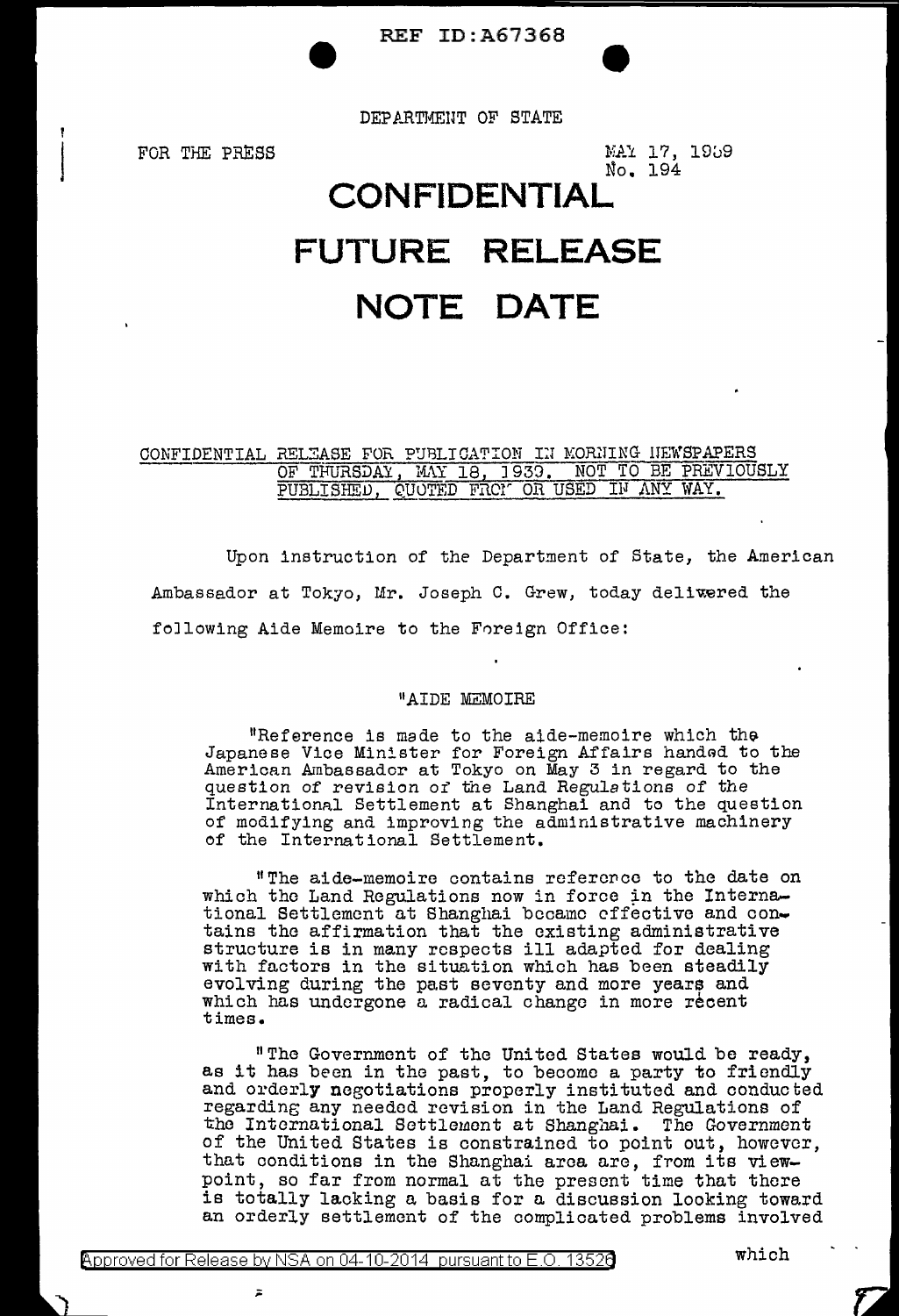**REF ID: A67368** 

 $-2-$ 

which would be reasonably fair to all concerned.

"With reference to the question of the Chinese courts which function in the International Settlement, it may be pointed out that those courts were established and their status fixed under a multilateral agreement to which the United States Government was a party and that the observations made in regard to possible revision of the Land Regulations apply also to the question of these courts.

"With regard to the system of voting in force in the municipal elections and public meetings of the International Settlement, it may be observed that under the Land Regulations there is no discrimination amongst the various foreign rate payers, the minimum requirement for voting qualification being the payment of municipal rates on the basis of an assessed rental of 500 tacls (approximately seven hundred dollars Chinese currency) per annum. Under this system the Japanese community enjoys a large and increasingly important vote, a vote in fact far greater in proportion to the total vote than the proportion which the general municipal rates and land taxes paid by the Japanese community bear to the total of the municipal rates and land taxes paid in the International Settlement. Japanese nationals are represented on the Municipal Council and are employed in the various departments of the Municipal Government.

"With regard to the question of modifying and improving the administrative machinery of the International Settlement, the Government of the United States believes<br>that the Japanese Government will recognize that those concerned with the administration of the International Settlement have, throughout the Settlement's history, effected many adjustments to meet changing conditions and the Government of the United States is confident that the authorities of the Settlement will continue to make every effort to adjust the administrative<br>machinery of the Settlement and the practices thereof to meet fair and reasonable desires on the part of Japan and Japanese interests.

"With reference to the statement in the Japanese aidememoire in regard to the need for closer cooperation between the Settlement authorities and the regimes which exist in the lower Yangtze Valley with Japanese military. support, it may be observed that, in the absence of the

duly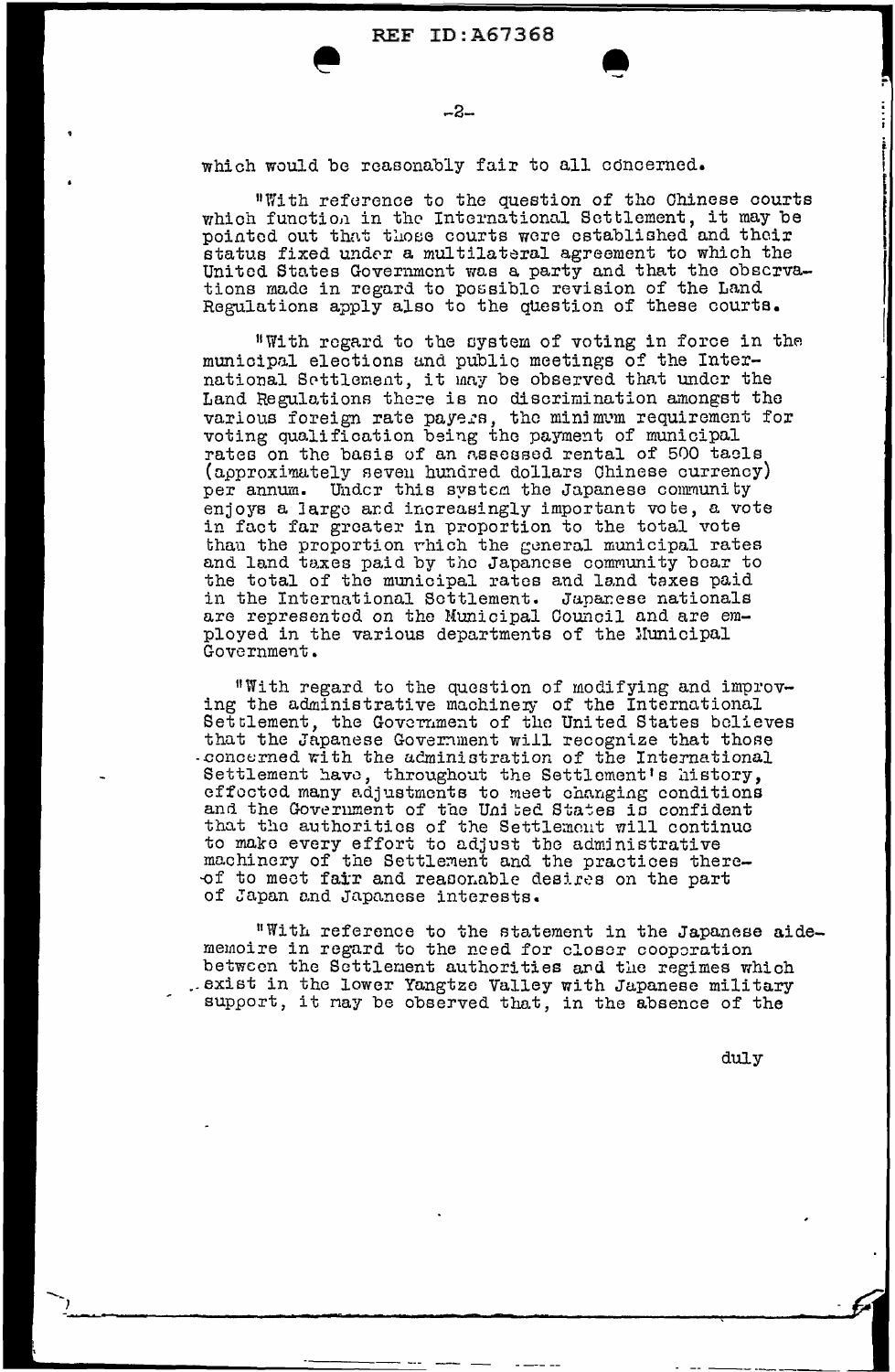-3-

duly constituted and recognized Government of that area, the Settlement authorities have made and are making every effort to deal with the realities of the very difficult situation confronting them, and the Government of the Umited States feels that those authorities are entitled to expect every consideration from Japanese civil and military agencies. It is from Japanese civil and military agencies. pertinent to point out in this connection that since the earliest days of the International Settlement it has necessarily been the policy of the Settlement authorities, during periods of disturbance in the surrounding areas, to avoid involvement in controversial matters arising from causes beyond the Settlement boundaries. This aloofness is inherent in the very international character of the Settlement. And international character of the Settlement. logically flowing therefrom is the premise ·that no one power having interests in the Settlement, however extensive they may bo, should take advantage of developments which have their origin elsewhere to prejudice the international character of the Settler.aent.

"The Government of the United States has been impressed with the efficiency and energy with which the Settlement authorities have, notwithstanding the extreme bitterness and tense atmosphere prevailing at Shanghai, kept disorder and lawlessness to a minimum within that part of the International Settlement which is under their effective control.

"The Government of the United States refers again to the efforts which the authorities of the International Settlement have been making and are continuing to make to perform their normal functions, efforts which have recently been seriously nandicapped and rendered more difficult by lawless activities in areas contiguous to the International Settlement and by refusal on the paxt of the Japanese military forces to return the Settlement area lying north of Soochow Creek to the effective control of the authorities of the International Settlement.

<sup>11</sup> Tlle Government of the United States urges upon the Jarancse Government the consideration that a smooth working of the administrative machinery of the Settlement would be promoted by a frank recognition on the part of the Japanese Government of the excellent work which has been and is being done by the Settlement authorities and by the prompt restoration to those authorities of complete control over the Settlement area extending north of Soochow Creek.

"In conclusion, the Government of the United States observes that the great cosmopolitan center of Shanghai has been developed by the nationals of many countries, to the mutual advantage of all. In this development the International Settlement has played a very important part and any question affecting the welfare or status of the Settlement is of inevitable concern to many

countries,